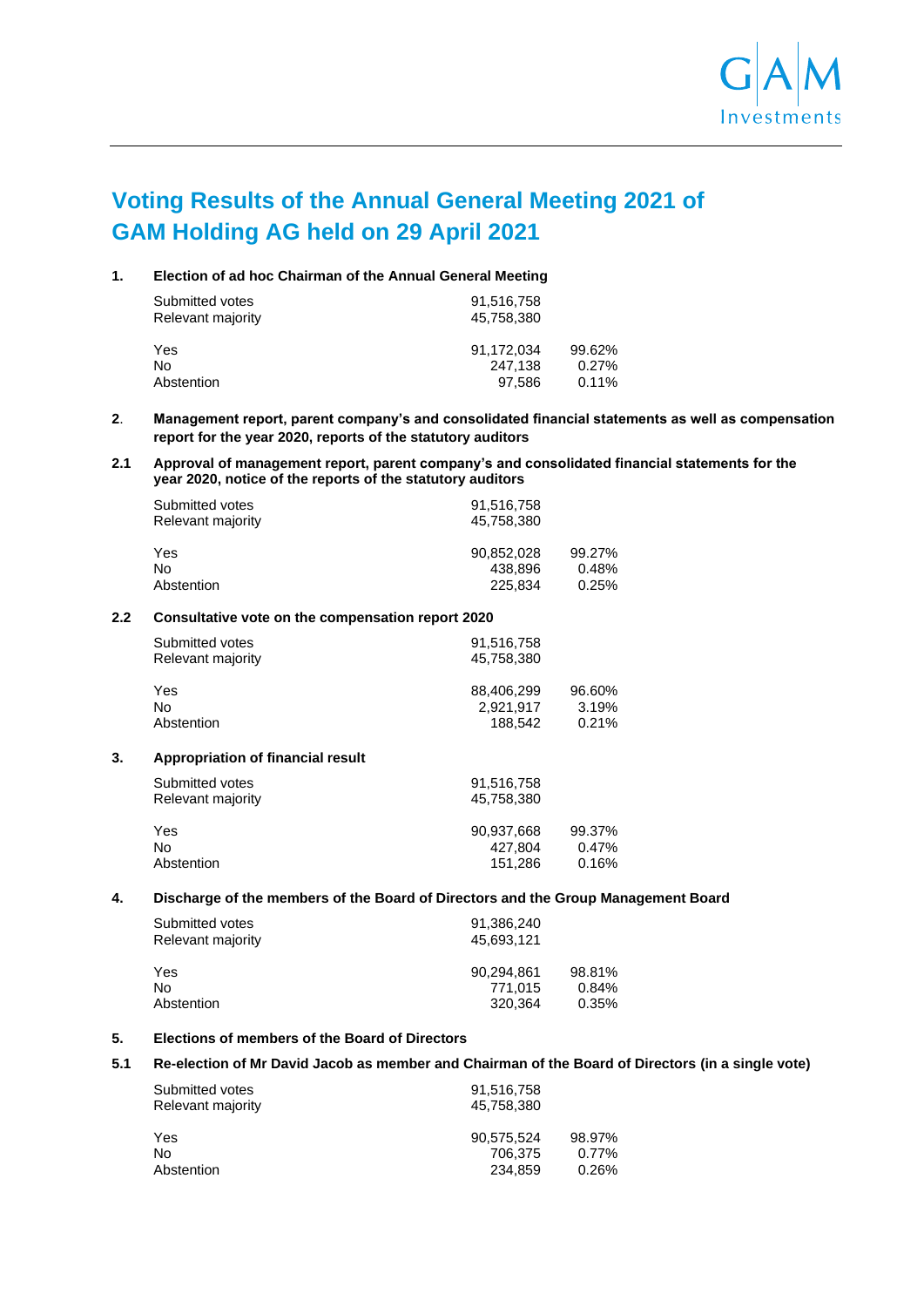| 5.2 | <b>Re-election of Ms Katia Coudray</b>                            |                                    |                          |
|-----|-------------------------------------------------------------------|------------------------------------|--------------------------|
|     | Submitted votes<br>Relevant majority                              | 91,516,758<br>45,758,380           |                          |
|     | Yes<br><b>No</b><br>Abstention                                    | 90,773,020<br>528,118<br>215,620   | 99.19%<br>0.58%<br>0.23% |
| 5.3 | Re-election of Ms Jacqui Irvine                                   |                                    |                          |
|     | Submitted votes<br>Relevant majority                              | 91,516,758<br>45,758,380           |                          |
|     | Yes<br><b>No</b>                                                  | 90,760,176<br>539,482              | 99.17%<br>0.59%          |
|     | Abstention                                                        | 217,100                            | 0.24%                    |
| 5.4 | <b>Re-election of Ms Monika Machon</b>                            |                                    |                          |
|     | Submitted votes<br>Relevant majority                              | 91,516,758<br>45,758,380           |                          |
|     | Yes<br>No.<br>Abstention                                          | 90,836,393<br>468,454<br>211,911   | 99.26%<br>0.51%<br>0.23% |
| 5.5 | Re-election of Mr Benjamin Meuli                                  |                                    |                          |
|     | Submitted votes<br>Relevant majority                              | 91,516,758<br>45,758,380           |                          |
|     | Yes<br>No.<br>Abstention                                          | 90,827,596<br>467,665<br>221,497   | 99.25%<br>0.51%<br>0.24% |
| 5.6 | <b>Re-election of Ms Nancy Mistretta</b>                          |                                    |                          |
|     | Submitted votes<br>Relevant majority                              | 91,516,758<br>45,758,380           |                          |
|     | Yes<br>No<br>Abstention                                           | 90,757,394<br>547,553<br>221,811   | 99.17%<br>0.59%<br>0.24% |
| 5.7 | <b>Re-election of Mr Thomas Schneider</b>                         |                                    |                          |
|     | Submitted votes<br>Relevant majority                              | 91,516,758<br>45,758,380           |                          |
|     | Yes<br><b>No</b><br>Abstention                                    | 90,880,948<br>422,760<br>213,050   | 99.31%<br>0.46%<br>0.23% |
| 6.  | Elections to the Compensation Committee of the Board of Directors |                                    |                          |
| 6.1 | <b>Re-election of Ms Katia Coudray</b>                            |                                    |                          |
|     | Submitted votes<br>Relevant majority                              | 91,516,758<br>45,758,380           |                          |
|     | Yes<br><b>No</b><br>Abstention                                    | 89,443,963<br>1,839,400<br>233,395 | 97.74%<br>2.01%<br>0.25% |

## 2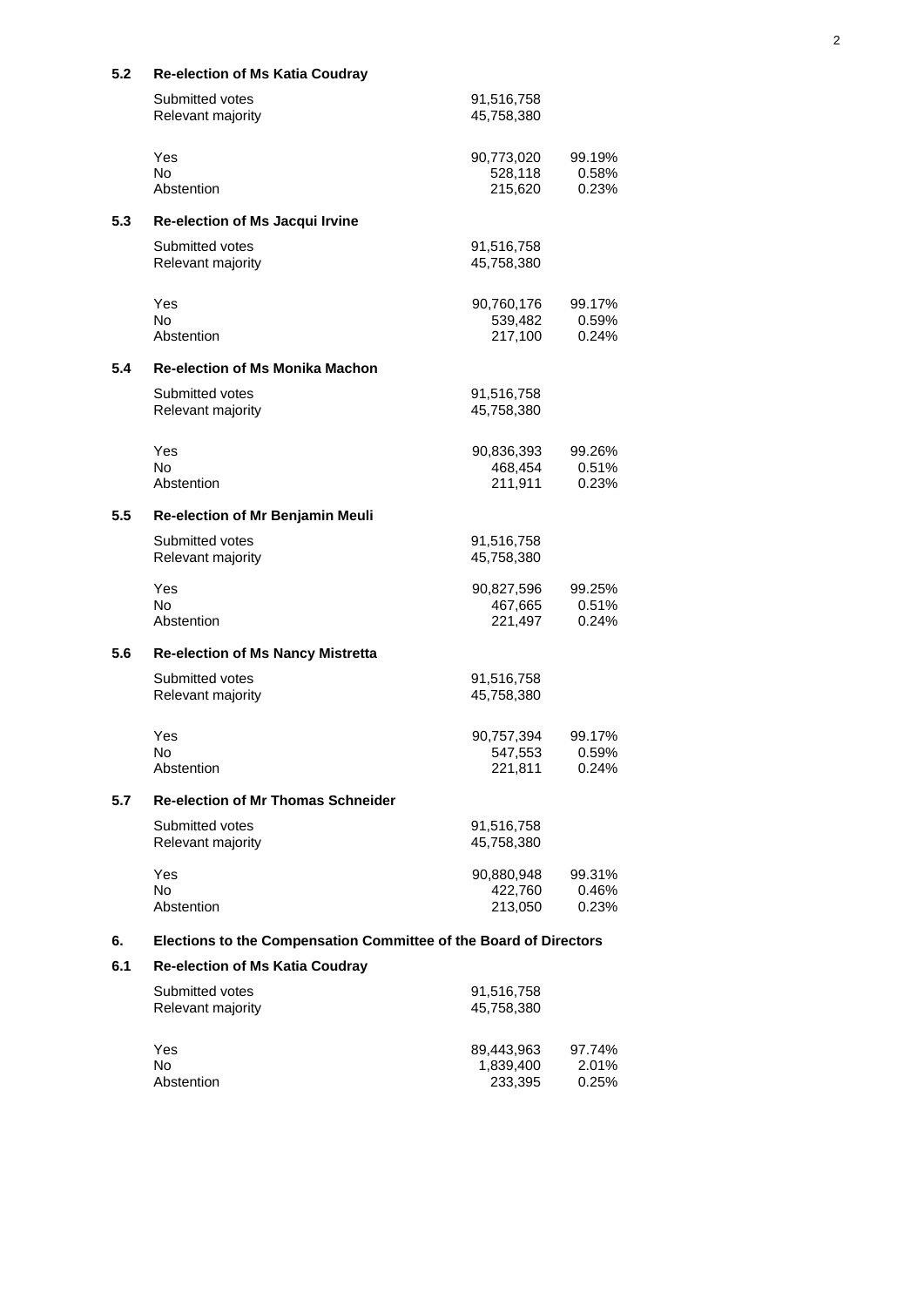## **6.2 Re-election of Ms Jacqui Irvine**

|     | Submitted votes<br>Relevant majority     | 91,516,758<br>45,758,380           |                          |
|-----|------------------------------------------|------------------------------------|--------------------------|
|     | Yes<br>No.<br>Abstention                 | 89,435,530<br>1,845,204<br>236.024 | 97.73%<br>2.01%<br>0.26% |
| 6.3 | <b>Re-election of Ms Nancy Mistretta</b> |                                    |                          |
|     | Submitted votes<br>Relevant majority     | 91,516,758<br>45.758.380           |                          |
|     | Yes<br>No.<br>Abstention                 | 89.428.316<br>1,850,056<br>238,386 | 97.72%<br>2.02%<br>0.26% |

## **7. Compensation of the Board of Directors and the Group Management Board**

## **7.1 Approval of the compensation of the Board of Directors**

| Submitted votes<br>Relevant majority | 91,516,758<br>45,758,380 |          |
|--------------------------------------|--------------------------|----------|
| Yes                                  | 85,307,650               | 93.22%   |
| No                                   | 6.002.956                | 6.56%    |
| Abstention                           | 206,152                  | $0.22\%$ |

## **7.2 Approval of the fixed compensation of the Group Management Board for the 2021 financial year**

36,216<br>78,711

|    | Submitted votes<br>Relevant majority          | 91,516,758<br>45,758,380          |                           |
|----|-----------------------------------------------|-----------------------------------|---------------------------|
|    | Yes<br>No.                                    | 88,795,135<br>2,519,682           | 97.03%<br>2.75%           |
|    | Abstention                                    | 201,941                           | 0.22%                     |
| 8. | Re-election of the statutory auditors         |                                   |                           |
|    | Submitted votes<br>Relevant majority          | 91,516,758<br>45,758,380          |                           |
|    | Yes<br>No.<br>Abstention                      | 81,591,666<br>9,834,247<br>90,845 | 89.15%<br>10.75%<br>0.10% |
| 9. | Re-election of the Independent Representative |                                   |                           |
|    | Submitted votes<br>Relevant majority          | 91,516,758<br>45,758,380          |                           |
|    | Yes<br>No                                     | 91,401,831<br>36,216              | 99.87%<br>0.04%           |

Abstention 78,711 0.09%